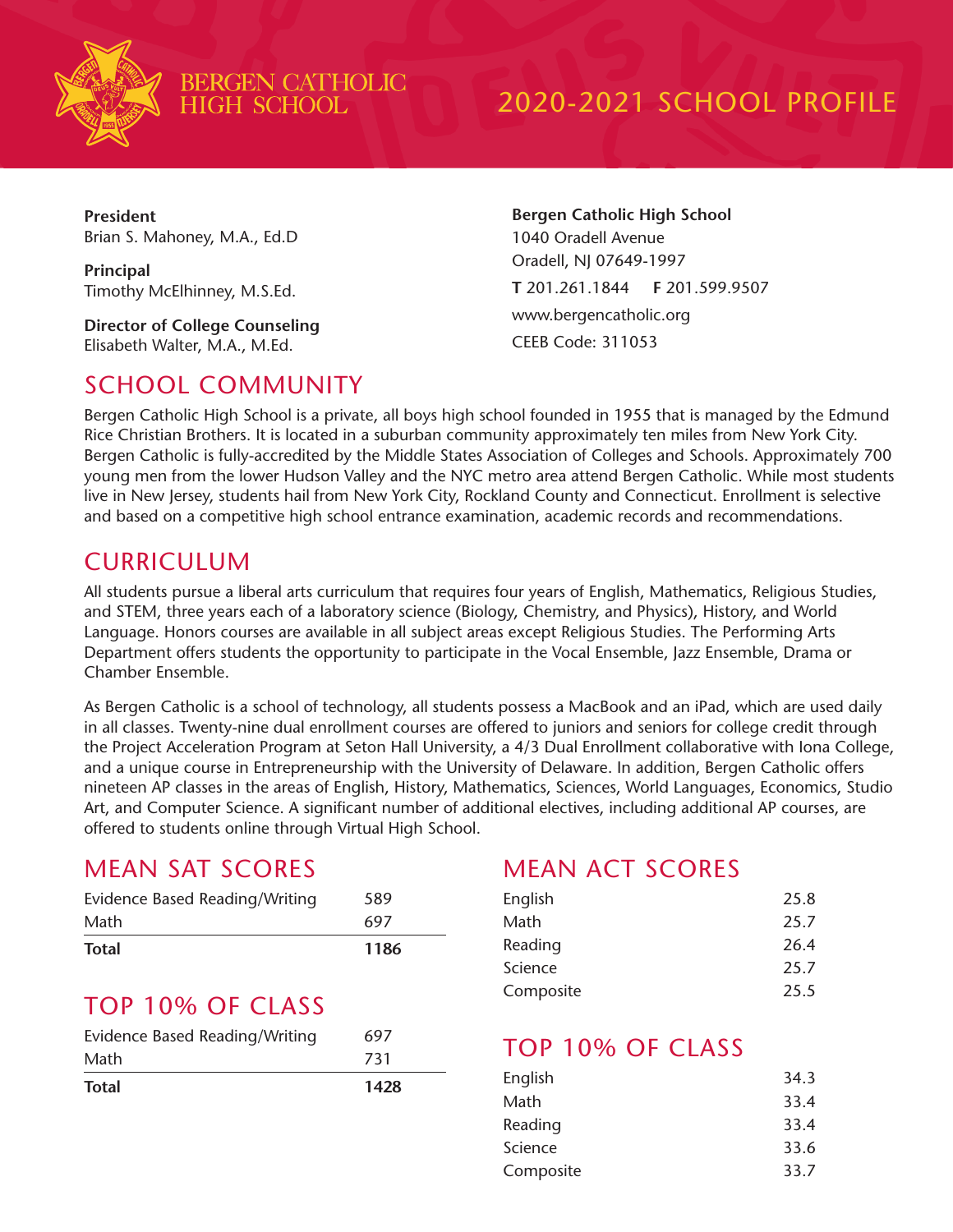

#### SAT SUBJECT TESTS

| Biology – Ecology   | 641 | Math I             | 670 | Spanish       | 660 |
|---------------------|-----|--------------------|-----|---------------|-----|
| Biology – Molecular | 610 | Math II            | 768 | U.S. History  | 686 |
| Chemistry           | 659 | <b>Physics</b>     | 733 | World History | 620 |
| Chinese             | 800 | English Literature | 645 |               |     |

#### ADVANCED PLACEMENT DATA

|                              | 2019 | 2018 | 2017 |
|------------------------------|------|------|------|
| Total AP Scholars            |      | 46   | 26   |
| AP Scholars with Honors      | h    |      |      |
| AP Scholars with Distinction | 10   |      |      |

*Bergen Catholic High School Requires all students enrolled in an AP class to take the AP Exam.*

#### WEIGHTED GRADE CATEGORIES

| Grade | A+             | A+                                     | A+            | A            | $A-$         | B+           | B            | B-           | C+   | ╰            | Ċ-     | D+                                   | D            |             |
|-------|----------------|----------------------------------------|---------------|--------------|--------------|--------------|--------------|--------------|------|--------------|--------|--------------------------------------|--------------|-------------|
| Scale | $104 -$<br>106 | 101<br>$\overline{\phantom{a}}$<br>103 | $98 -$<br>100 | $93 -$<br>97 | $90 -$<br>92 | $87 -$<br>89 | $83 -$<br>86 | $80 -$<br>82 | 79   | $73 -$<br>76 | $70 -$ | 67<br>$\overline{\phantom{0}}$<br>69 | $65 -$<br>66 | $0 -$<br>64 |
| AP    | 5.63           | 5.29                                   | 4.94          | 4.60         | 4.26         | 3.80         | 3.45         | 3.11         | 2.65 | 2.30         | .96    | .50                                  | 1.15         | 0           |
| Η     | 5.39           | 5.06                                   | 4.73          | 4.40         | 4.07         | 3.63         | 3.30         | 2.97         | 2.53 | 2.20         | .87    | l.43                                 | .10          | 0           |
| CP    | 4.90           | 4.60                                   | 4.30          | 4.00         | 3.70         | 3.30         | 3.00         | 2.70         | 2.30 | 2.00         | .70    | .30                                  | .00.         | 0           |

*Please note that Bergen Catholic High School does not maintain a class rank, however a weighted GPA is provided.*

*Unweighted grades are calculated but an adjusted/weighted GPA is reported.*

*The minimum passing grade is 65 for grades 9-11 and 70 for grade 12. For the purposes of computing an adjusted (weighted) average, honors courses are weighted at 1.1 and AP courses are weighted at 1.15 as recommended by NASSP. In addition, there is a school chapter of the National Honor Society, as well as chapters of the National Mathematics, English, History, Italian, Spanish, Mandarin, Latin, Music, and Art Honor Societies.*

#### CLASS OF 2020 POST-SECONDARY PLANS

| Class Size                                    | 153           |
|-----------------------------------------------|---------------|
| % of students attending<br>four-year colleges | 94.7%         |
| % of students attending<br>two-year colleges  | 1.3%          |
| Other                                         | 4.0%          |
| Class of 2020 Sixth Semester GPA              | 92.96         |
| <b>GPA Range</b>                              | 71.6 to 107.3 |
|                                               |               |

#### NATIONAL MERIT SCHOLARSHIP

| <b>National Merit Commendations</b> |    |
|-------------------------------------|----|
| New Jersey Stars Scholars           | 23 |

### GRADUATION REQUIREMENTS

| <b>Subject</b>                   | <b>Credits</b>                                             | Years |
|----------------------------------|------------------------------------------------------------|-------|
| English                          | 20                                                         | 4     |
| Math                             | 20                                                         | 4     |
| Religion                         | 20                                                         | 4     |
| Science                          | 15                                                         | 3     |
| Social Studies                   | 15                                                         | 3     |
| World Language                   | 15                                                         | 3     |
| <b>STEM</b>                      | 7                                                          | 4     |
| Fine Art                         | 3                                                          | 1     |
| <b>Physical Education/Health</b> | 9.5                                                        | 4     |
| Electives                        | To complete the<br>140 credits necessary<br>for graduation |       |
| TOTAL                            | 140                                                        |       |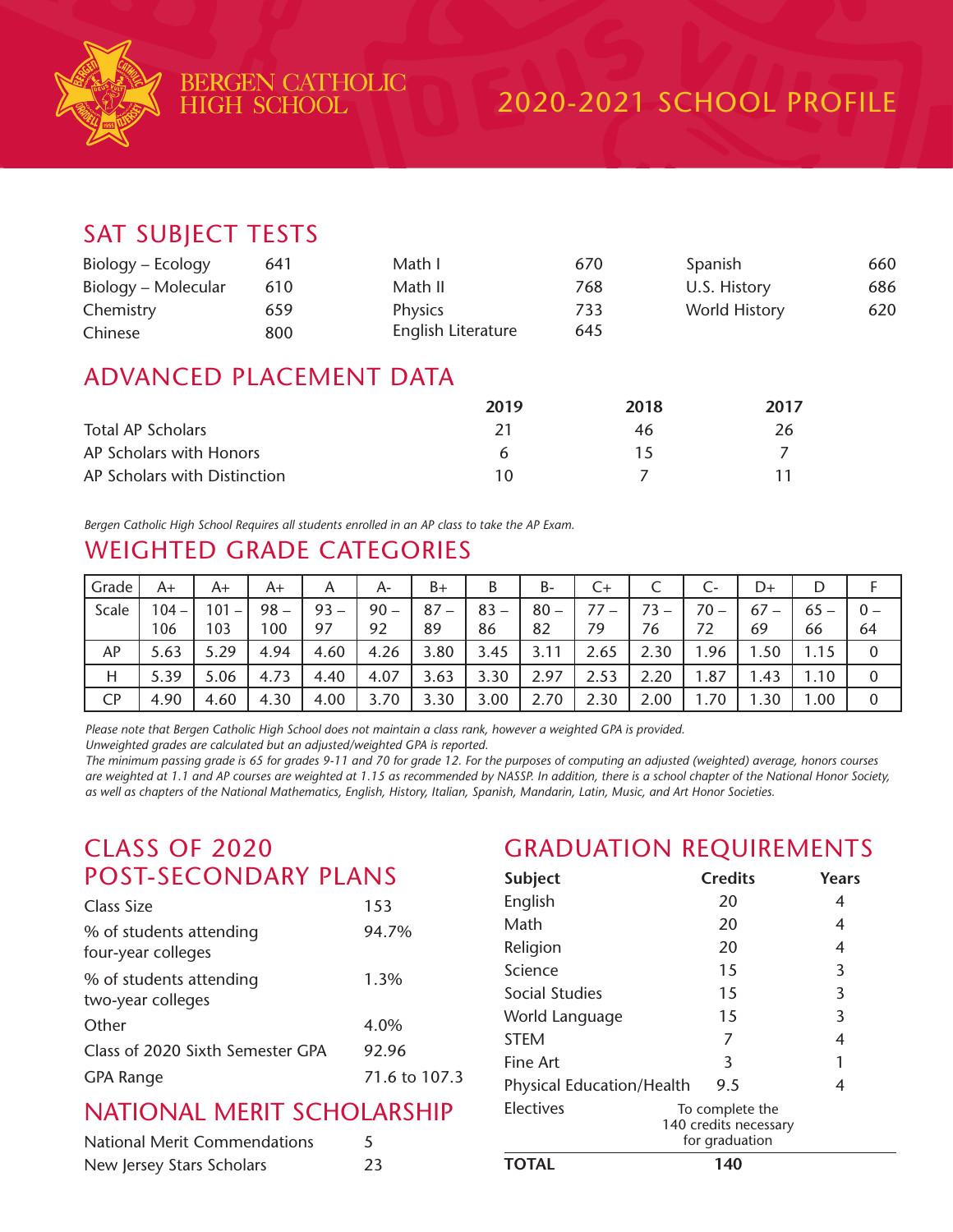| <b>CORE SUBJECTS GRADE 9</b>        |                                                                                                                        | <b>GRADE 10</b>                                                                                                                    | <b>GRADE 11</b>                                                                                                                  | <b>GRADE 12</b>                                                                                                                                                                        |
|-------------------------------------|------------------------------------------------------------------------------------------------------------------------|------------------------------------------------------------------------------------------------------------------------------------|----------------------------------------------------------------------------------------------------------------------------------|----------------------------------------------------------------------------------------------------------------------------------------------------------------------------------------|
| <b>ENGLISH</b>                      | Introduction to Literary<br>Genres 1 CP<br>Introduction to Literary<br><b>Genres 1 Honors</b>                          | American Literature CP<br>American Literature<br><b>Honors</b>                                                                     | <b>British Literature CP</b><br>*British Literature Honors<br>AP English Language                                                | **World Literature CP<br><b>**Humanities Honors</b><br>AP English Literature<br>Sports Journalism                                                                                      |
| <b>WORLD</b><br><b>LANGUAGE</b>     | Latin 1 Honors<br>Mandarin 1 Honors<br>Spanish 1 CP<br>Spanish 1 Honors                                                | Latin 2 Honors<br>Mandarin 2 Honors<br>Spanish 2 CP<br>Spanish 2 Honors                                                            | * Latin 3 Honors<br>* Mandarin 3 Honors<br>**Spanish 3 CP<br>* Spanish 3 Honors                                                  | *Latin 4 Honors<br><b>AP Latin</b><br>*Mandarin 4 Honors<br><b>AP Mandarin</b><br>Spanish 4 CP<br>*Spanish 4 Honors<br>AP Spanish                                                      |
| <b>MATH</b>                         | Algebra I CP<br><b>Algebra I Honors</b><br><b>Geometry CP</b><br><b>Geometry Honors</b><br><b>Geometry High Honors</b> | <b>Geometry CP</b><br><b>Geometry Honors</b><br>Algebra II Trig CP<br>Algebra II Trig Honors<br><b>Algebra II Trig High Honors</b> | Algebra II Trig CP<br><b>Algebra II Trig Honors</b><br>Pre-Calculus CP<br><b>Pre-Calculus Honors</b><br>Pre-Calculus High Honors | Math 12<br>Pre-Calculus CP<br><b>Pre-Calculus Honors</b><br><b>Calculus CP</b><br><b>**Calculus Honors</b><br>** AP Calculus AB<br><b>AP Calculus BC</b><br><b>**Honors Statistics</b> |
| <b>RELIGION</b>                     | Catholic Christianity CP                                                                                               | Christian Scriptures CP                                                                                                            | Morality & Social Justice CP                                                                                                     | **World Religions CP                                                                                                                                                                   |
| <b>SCIENCE</b>                      | <b>Biology CP</b><br><b>Biology Honors</b>                                                                             | <b>Chemistry CP</b><br><b>Chemistry Honors</b>                                                                                     | Physics CP<br>*Physics Honors<br>AP Biology                                                                                      | <b>AP Chemistry</b><br>Forensic Science CP<br>*Astronomy Honors<br>** Anatomy & Physiology<br><b>Honors</b><br>AP Environmental Science                                                |
| <b>SOCIAL</b><br><b>STUDIES</b>     | World History CP<br>World History Honors                                                                               | US History 1 CP<br>US History 1 Honors<br>AP European History                                                                      | US History 2 CP<br>US History 2 Honors<br>AP US History                                                                          | <b>AP American</b><br>Government<br>**Criminal Justice CP<br>** AP Psychology                                                                                                          |
| <b>COMPUTER</b><br><b>SCIENCE</b>   | Introduction to<br><b>Engineering Principles 1</b><br><b>CP</b>                                                        | Introduction to<br><b>Engineering Principles 2</b><br>CP                                                                           | Intro to Coding CP<br>AP Computer Science<br>Principles                                                                          | <b>Digital Media Production CP</b><br>*AP Computer Science A<br><b>Computer-Aided Design</b><br>CP<br>**Robotics CP                                                                    |
| <b>ART</b>                          | Art I CP                                                                                                               | Art 2 CP                                                                                                                           | AP Art (Junior)                                                                                                                  | AP Art (Senior)                                                                                                                                                                        |
| <b>PHYSICAL</b><br><b>EDUCATION</b> | Freshman Physical<br>Education                                                                                         | Sophomore Physical<br>Education<br><b>Health</b>                                                                                   | Junior Physical Education                                                                                                        | <b>Senior Physical Education</b>                                                                                                                                                       |
| <b>BUSINESS</b>                     | Introduction to Business CP                                                                                            | ** Accounting Honors<br>(proposed Fall 2021)                                                                                       | **Marketing Honors<br>(proposed Fall 2021)                                                                                       | **Entrepreneurship Honors<br><b>**Business Law</b><br>**AP Economics<br>**Economics Honors                                                                                             |

 *\* Seton Hall University Dual Enrollment Course \*\*Iona College Dual Enrollment Course*

*\* Virtual High School Courses are designated as VHS and Dual Enrollment Credit Courses are designated as DEC.*